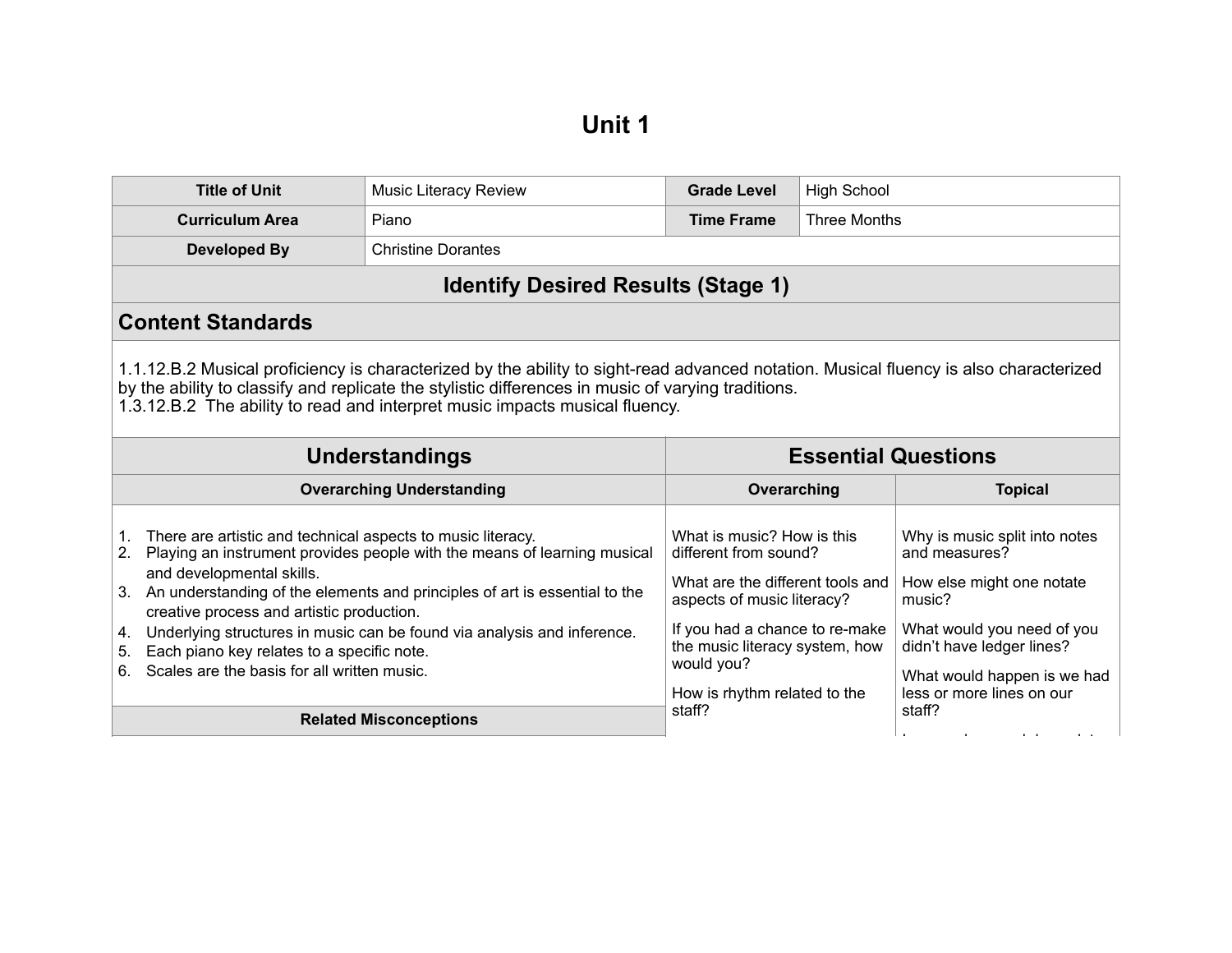| 1. All the lines and spaces represent the same notes.<br>2.<br>Music is just letters.<br>Labeling notes means that I can read music.<br>3.<br>4. People play piano just by sound.                                                                                                                                                                            |                                                                                                                                                                                                                                                                                                                                                                          |                                                                                                                                                                                                                                                                                                                                                                                                 | In ways does each key relate<br>to each note? |  |
|--------------------------------------------------------------------------------------------------------------------------------------------------------------------------------------------------------------------------------------------------------------------------------------------------------------------------------------------------------------|--------------------------------------------------------------------------------------------------------------------------------------------------------------------------------------------------------------------------------------------------------------------------------------------------------------------------------------------------------------------------|-------------------------------------------------------------------------------------------------------------------------------------------------------------------------------------------------------------------------------------------------------------------------------------------------------------------------------------------------------------------------------------------------|-----------------------------------------------|--|
| <b>Knowledge</b><br>Students will know                                                                                                                                                                                                                                                                                                                       |                                                                                                                                                                                                                                                                                                                                                                          | <b>Skills</b><br>Students will be able to                                                                                                                                                                                                                                                                                                                                                       |                                               |  |
| 1. The purpose of the staff, notes, rhythms, time signatures, and<br>harmony.<br>The rules of composition<br>2.<br>3. Score and note analysis<br>4. Treble clef and bass clef<br>5. The association between pitch, music notes, the piano keys, and<br>fingering.<br>6. A variety of scales.<br>How to play simple pieces with two hands on the piano.<br>7. |                                                                                                                                                                                                                                                                                                                                                                          | Identify notes by pitch name<br>1.<br>Differentiate between lines and space, including ledger<br>2.<br>lines.<br>Interpret a grade appropriate musical score.<br>3.<br>Compare and contrast the use of structural forms and the<br>4.<br>manipulation of the elements of music in diverse styles<br>and genres of musical compositions<br>Compose musical pieces based on music literacy.<br>5. |                                               |  |
| <b>Assessment Evidence (Stage 2)</b>                                                                                                                                                                                                                                                                                                                         |                                                                                                                                                                                                                                                                                                                                                                          |                                                                                                                                                                                                                                                                                                                                                                                                 |                                               |  |
| <b>Performance Task Description</b>                                                                                                                                                                                                                                                                                                                          |                                                                                                                                                                                                                                                                                                                                                                          |                                                                                                                                                                                                                                                                                                                                                                                                 |                                               |  |
| Goal<br>Role<br><b>Audience</b><br><b>Situation</b><br><b>Product/Performance</b><br><b>Standards</b>                                                                                                                                                                                                                                                        | Students will listen to several musical examples while following along with the written composition,<br>identifying form, and melody.<br>2. Students will compose their own songs in groups or alone.<br>Students will label and play through simple compositions on the piano.<br>3.<br>Students will adapt an already written composition to make a remix of it.<br>4. |                                                                                                                                                                                                                                                                                                                                                                                                 |                                               |  |
| <b>Other Evidence</b>                                                                                                                                                                                                                                                                                                                                        |                                                                                                                                                                                                                                                                                                                                                                          |                                                                                                                                                                                                                                                                                                                                                                                                 |                                               |  |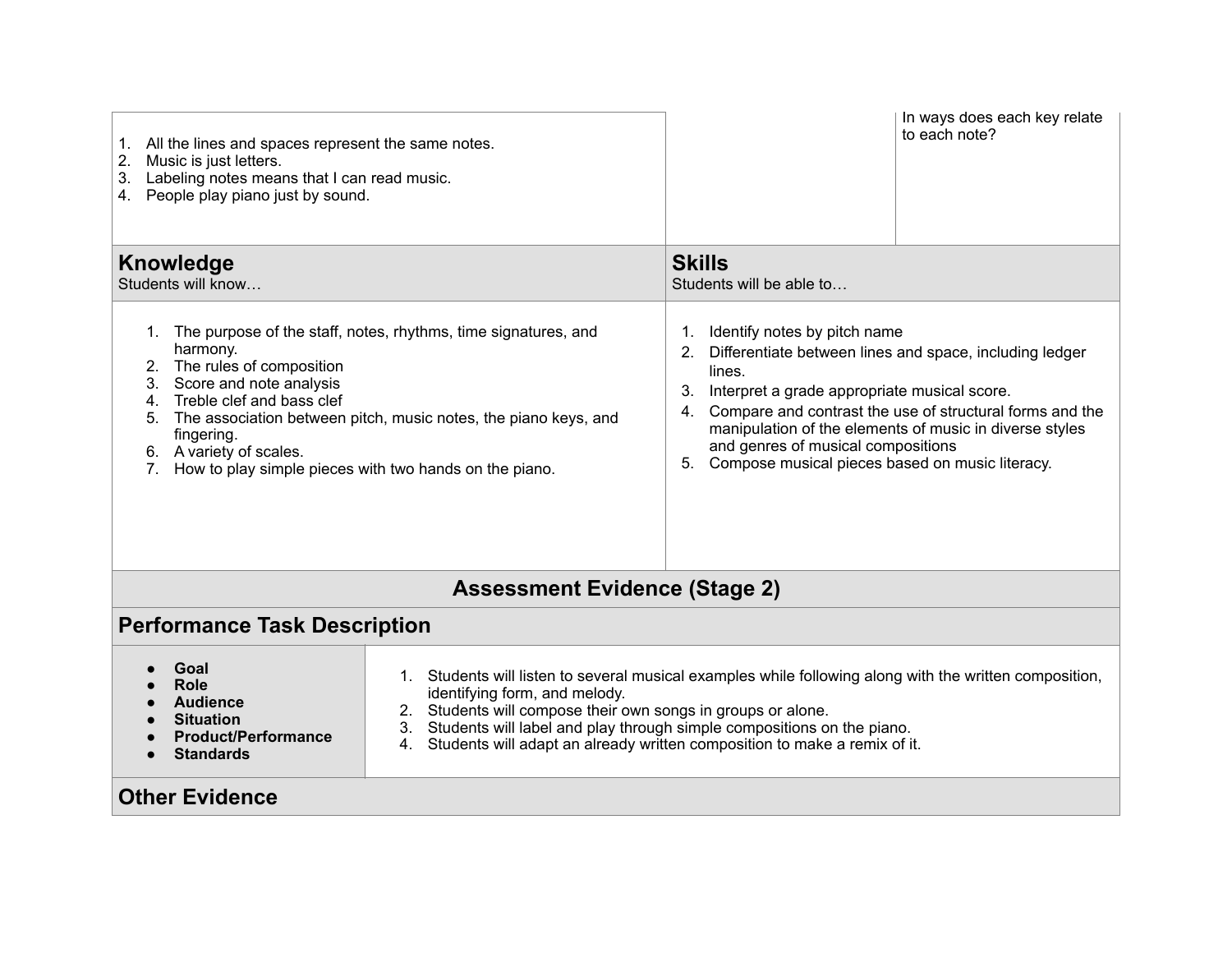- 1. Piano for the Older Beginner textbook
- 2. <https://www.makingmusicfun.net/>

## **Learning Plan (Stage 3)**

- **Where are your students headed? Where have they been? How will you make sure the students know where they are going?**
- **How will you hook students at the beginning of the unit?**
- **What events will help students experience and explore the big idea and questions in the unit? How will you equip them with needed skills and knowledge?**
- **How will you cause students to reflect and rethink? How will you guide them in rehearsing, revising, and refining their work?**
- **How will you help students to exhibit and selfevaluate their growing skills, knowledge, and understanding throughout the unit?**
- **How will you tailor and otherwise personalize the learning plan to optimize the engagement and effectiveness of ALL students, without compromising the goals of the unit?**
- **How will you organize and sequence the learning activities to optimize the engagement and achievement of ALL students?**

Students coming into piano class should have already taken a music class where they learned music literacy. This unit is meant as a refresher, just in case they have forgotten. This unit is also a way of connecting music theory to practice by means of the piano. The basic scales will be an added skill in this unit. Assessment will be largely performance based.

It is important that students master the grand staff and rhythmic value by the end of this unit. This will ensure their success throughout the class.

- Students will watch several pianists to analyze their playing technique and style. Based on this, they will generate a playing test rubric for where they are in their playing journey.
- Students will identify and use different notes on the staff by labeling and composing music. To relate the notes to the piano, students will play [different scales as their warm-ups each day. https://drive.google.com/](https://drive.google.com/drive/u/0/folders/0B61kyXD0sg94R05Nck1GajZfNkE) drive/u/0/folders/0B61kyXD0sg94R05Nck1GajZfNkE
- To become immediately successful in music literacy, begin treble cleff [music from http://www.music-for-music-teachers.com/beginner-piano](http://www.music-for-music-teachers.com/beginner-piano-music.html)music.html , then scaffold by using the harder arrangements
- There will be a group playing test the second week of class to build an environment of encouragement and performance. Bi-weekly public performances should follow. Students will be encouraged to provide constructive feedback for their peers.
- [Goal setting will be on an individual basis. See practice log. https://](https://docs.google.com/document/d/10a50AsRFHYVZIgiy4mOrYBatiVuXMueEu2phZ4JG_9A/edit) docs.google.com/document/d/ 10a50AsRFHYVZIgiy4mOrYBatiVuXMueEu2phZ4JG\_9A/edit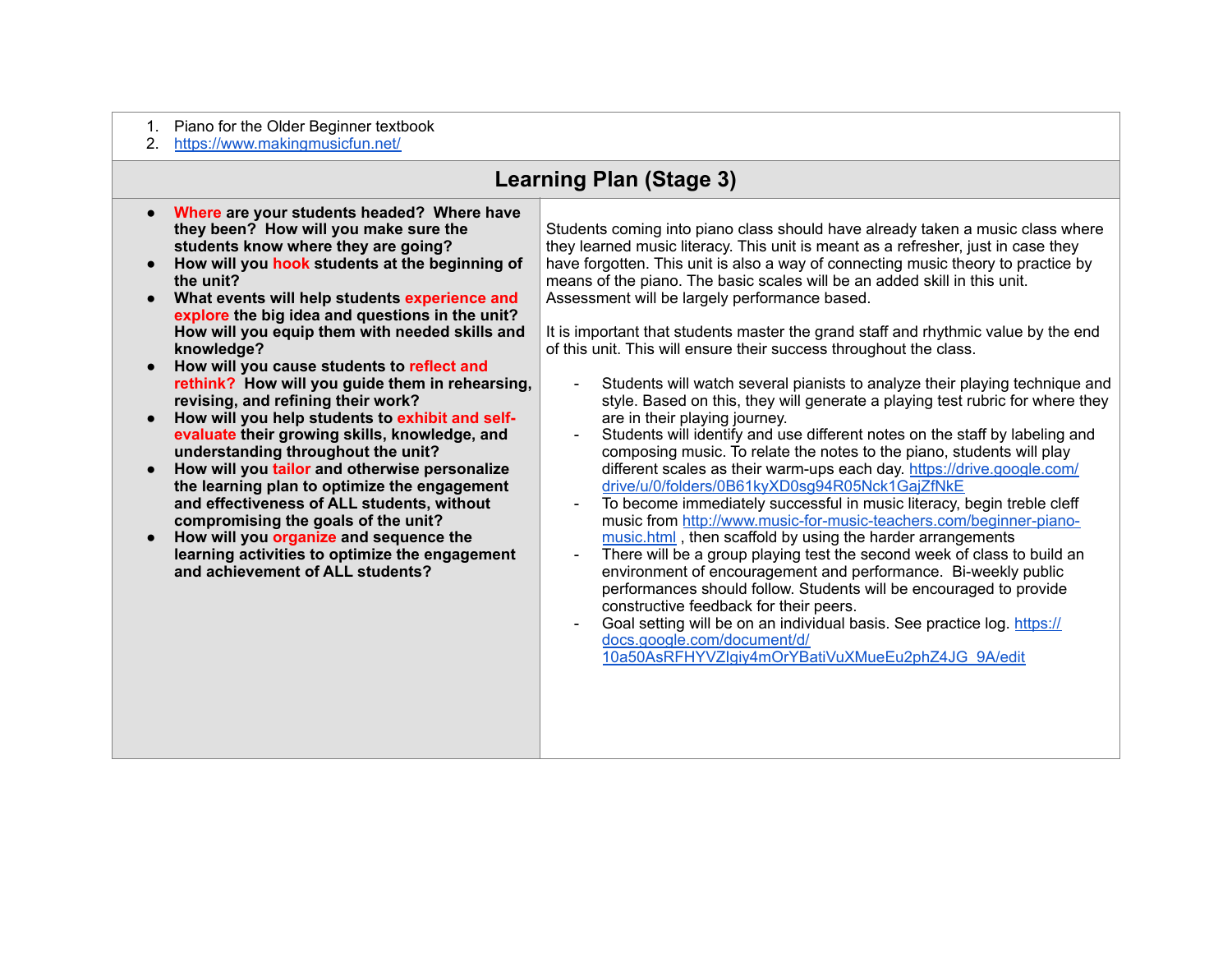## **Unit 2**

| <b>Title of Unit</b>                                                                                                                                                                                                                                                                                                                                                                                                                        | Scales, Arpeggios, and<br><b>Intervals</b> | <b>Grade Level</b> | High School                |  |
|---------------------------------------------------------------------------------------------------------------------------------------------------------------------------------------------------------------------------------------------------------------------------------------------------------------------------------------------------------------------------------------------------------------------------------------------|--------------------------------------------|--------------------|----------------------------|--|
| <b>Curriculum Area</b>                                                                                                                                                                                                                                                                                                                                                                                                                      | Piano                                      | <b>Time Frame</b>  | Two months                 |  |
| <b>Developed By</b>                                                                                                                                                                                                                                                                                                                                                                                                                         | <b>Christine Dorantes</b>                  |                    |                            |  |
| <b>Identify Desired Results (Stage 1)</b>                                                                                                                                                                                                                                                                                                                                                                                                   |                                            |                    |                            |  |
| <b>Content Standards</b>                                                                                                                                                                                                                                                                                                                                                                                                                    |                                            |                    |                            |  |
| 1.3.12.B.1 Technical accuracy, musicality, and stylistic considerations vary according to genre, culture, and historical era.<br>1.3.12.B.2 The ability to read and interpret music impacts musical fluency.<br>Understanding of how to manipulate the elements of music is a contributing factor to musical artistry.<br>1.3.12.B.3 Understanding of how to manipulate the elements of music is a contributing factor to musical artistry. |                                            |                    |                            |  |
| <b>Understandings</b>                                                                                                                                                                                                                                                                                                                                                                                                                       |                                            |                    | <b>Essential Questions</b> |  |
| <b>Overarching Understanding</b>                                                                                                                                                                                                                                                                                                                                                                                                            |                                            | <b>Overarching</b> | <b>Topical</b>             |  |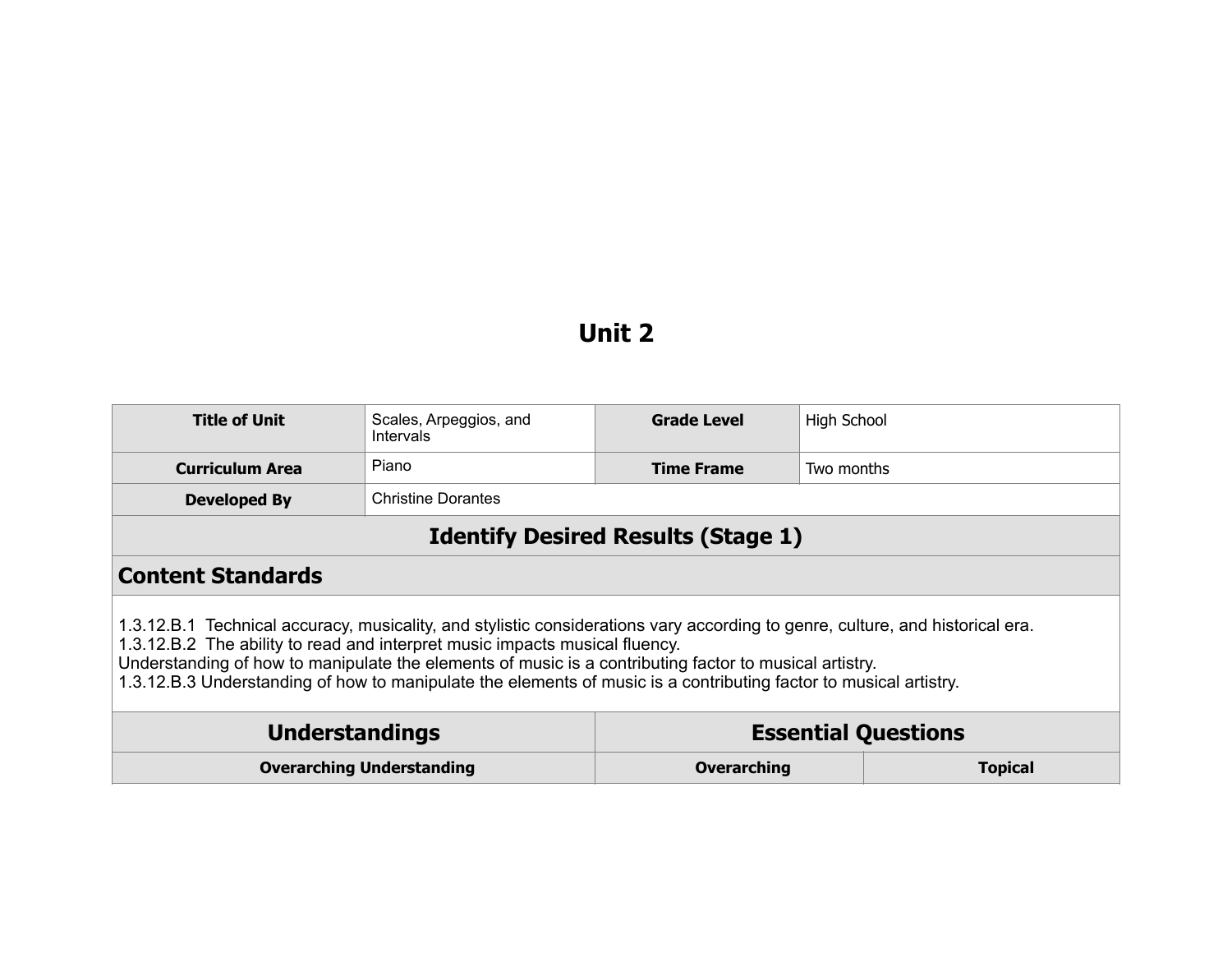| All music is built on scales and intervals.<br>1.<br>2. Arpeggios are based on scales.<br>3. One can find these concepts in any piece of music.<br>Scales, Arpeggios, and Intervals can lead to right and left<br>4.<br>hand independence.<br><b>Related Misconceptions</b><br>You can play melodies with any fingers.<br>1.<br>It doesn't matter how you play music as long as you hit the<br>2.<br>right keys.<br>You can just play a piece the first time you look at it.<br>3. | What is the basis of music<br>composition?<br>What are the best ways for your<br>fingers to travel across the<br>keyboard?<br>Why would you plan out a<br>performance? | Why would you want to memorize<br>the keys and finger positions on<br>the piano?<br>How do scales translate into the<br>key signatures that I see at the<br>beginning of my music?<br>What is the pattern used for<br>building Major scales on which<br>music is based, and how do I play<br>those scales? |  |
|------------------------------------------------------------------------------------------------------------------------------------------------------------------------------------------------------------------------------------------------------------------------------------------------------------------------------------------------------------------------------------------------------------------------------------------------------------------------------------|------------------------------------------------------------------------------------------------------------------------------------------------------------------------|------------------------------------------------------------------------------------------------------------------------------------------------------------------------------------------------------------------------------------------------------------------------------------------------------------|--|
| <b>Knowledge</b>                                                                                                                                                                                                                                                                                                                                                                                                                                                                   | <b>Skills</b>                                                                                                                                                          |                                                                                                                                                                                                                                                                                                            |  |
| Students will know                                                                                                                                                                                                                                                                                                                                                                                                                                                                 | Students will be able to                                                                                                                                               |                                                                                                                                                                                                                                                                                                            |  |
| <b>Major Scales</b><br>ı.<br>Minor scales<br>2.<br>Blues scales<br>3.<br>Proper fingering technique.<br>4.<br>Proper piano playing alignment and hand positioning.<br>5.                                                                                                                                                                                                                                                                                                           | 1. Reinforce proper playing technique.<br>2. Utilize and choose different techniques for different songs.<br>Design a playing plan for a song in both hands.           |                                                                                                                                                                                                                                                                                                            |  |
| <b>Assessment Evidence (Stage 2)</b>                                                                                                                                                                                                                                                                                                                                                                                                                                               |                                                                                                                                                                        |                                                                                                                                                                                                                                                                                                            |  |
| <b>Performance Task Description</b>                                                                                                                                                                                                                                                                                                                                                                                                                                                |                                                                                                                                                                        |                                                                                                                                                                                                                                                                                                            |  |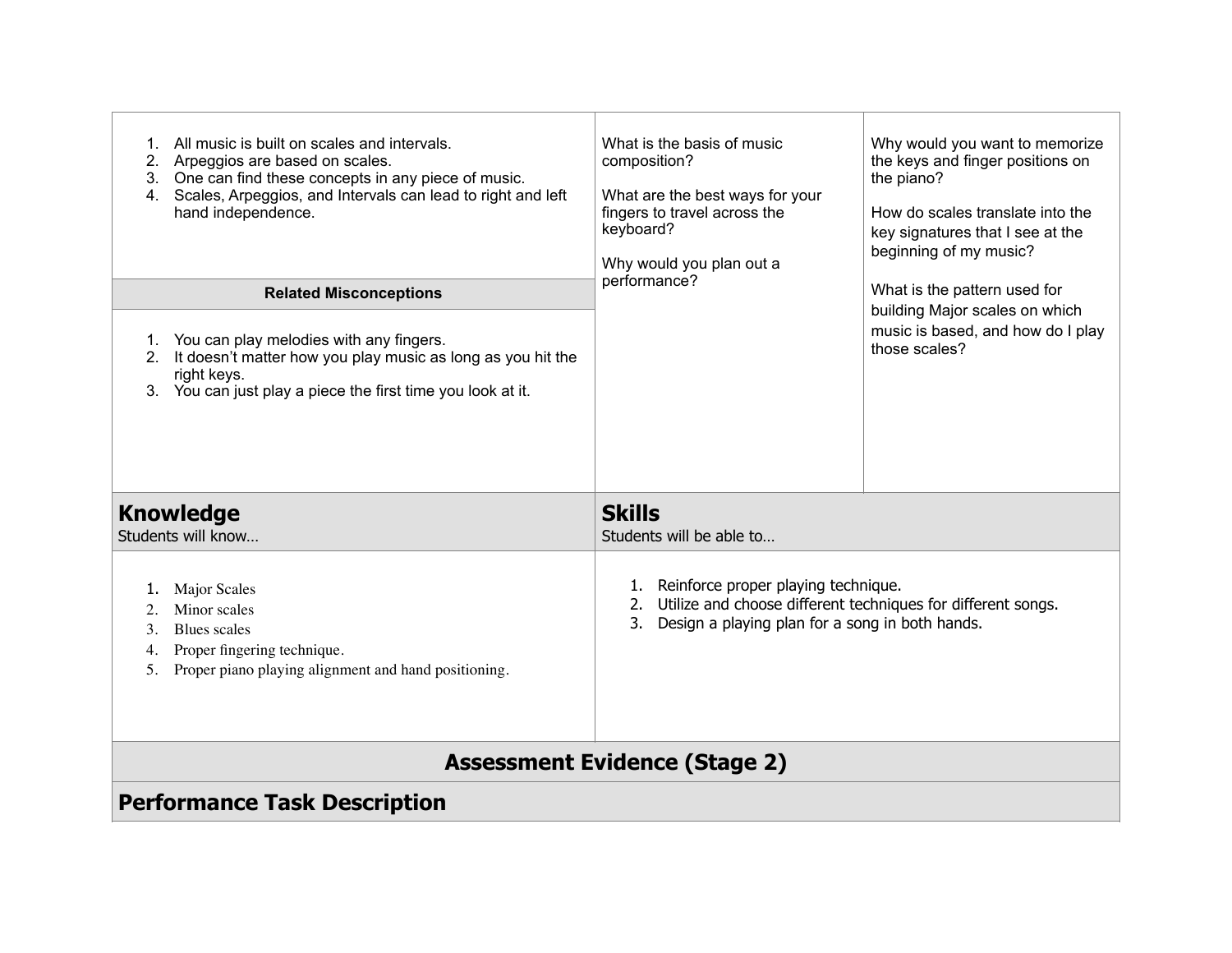| Goal<br>Role<br><b>Audience</b><br>$\bullet$<br><b>Situation</b><br>$\bullet$<br><b>Product/Performance</b><br>$\bullet$<br><b>Standards</b> | 1. Students will take a piece of music and plan out the fingering for both hands.<br>2. Students will play a variety of scales and their corresponding arpeggios.<br>3. Students will prioritize fingering in real songs and exercises.<br>4. Playing tests. |  |
|----------------------------------------------------------------------------------------------------------------------------------------------|--------------------------------------------------------------------------------------------------------------------------------------------------------------------------------------------------------------------------------------------------------------|--|
| <b>Other Evidence</b>                                                                                                                        |                                                                                                                                                                                                                                                              |  |
|                                                                                                                                              | Junior Hanon book of exercises. https://www.alfred.com/junior-hanon/p/00-518/                                                                                                                                                                                |  |
| <b>Learning Plan (Stage 3)</b>                                                                                                               |                                                                                                                                                                                                                                                              |  |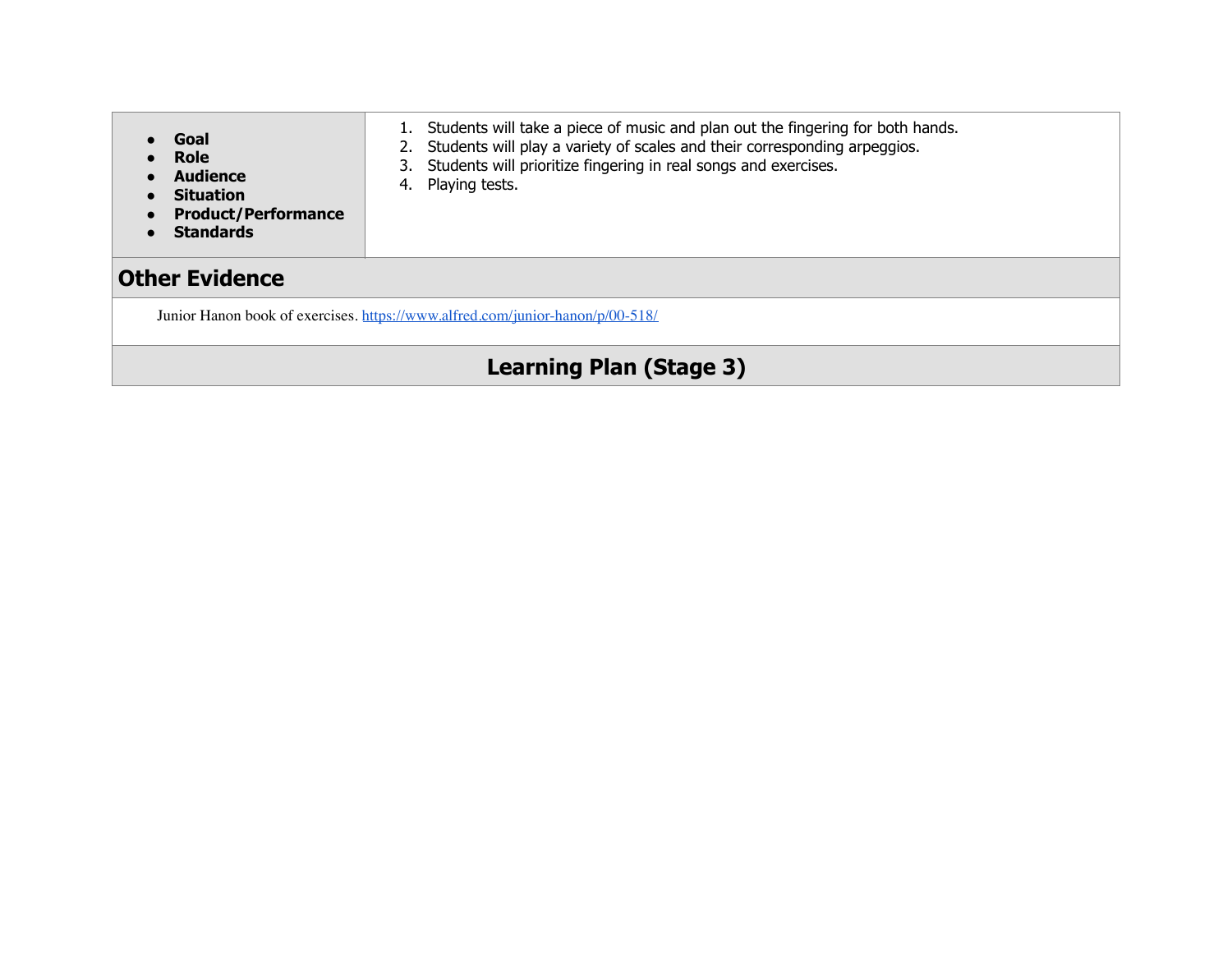- **Where are your students headed? Where have they been? How will you make sure the students know where they are going?**
- **How will you hook students at the beginning of the unit?**
- **What events will help students experience and explore the big idea and questions in the unit? How will you equip them with needed skills and knowledge?**
- **How will you cause students to reflect and rethink? How will you guide them in rehearsing, revising, and refining their work?**
- **How will you help students to exhibit and self-evaluate their growing skills, knowledge, and understanding throughout the unit?**
- **How will you tailor and otherwise personalize the learning plan to optimize the engagement and effectiveness of ALL students, without compromising the goals of the unit?**
- **How will you organize and sequence the learning activities to optimize the engagement and achievement of ALL students?**
- Students should practice one exercise from the Hannon Junior book each day. Tests will be with a metronome at certain tempi for each student depending on their goals. Students should eventually choose and stick to a tempo themselves. <https://www.alfred.com/junior-hanon/p/00-518/>
- Baroque music is particularly fitting for this unit. Mozart's marriage of figaro is a [great start for students. https://www.makingmusicfun.net/htm/](https://www.makingmusicfun.net/htm/printit_piano_sheet_music_index.php) printit\_piano\_sheet\_music\_index.php
- Students will continue to complete a weekly practice journal, and add a listening component for each song they are practicing.
- Students will begin to peer test this marking period based on their rubric. This will open the door for dialogue and discussion between musicians, and will make public performance less daunting.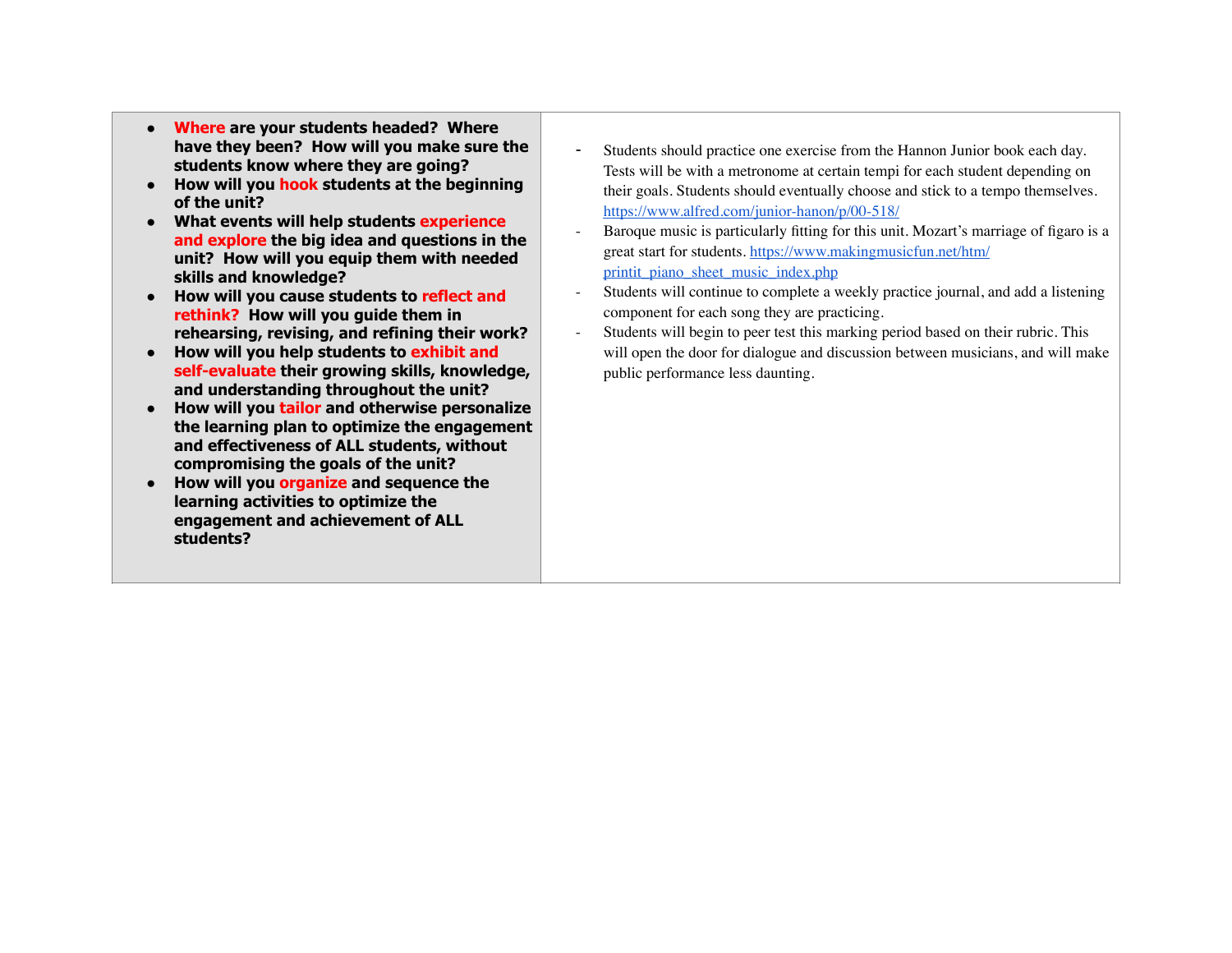## **Unit 3**

| <b>Title of Unit</b>                                                                                                                                                                                                                                                                                                                                                                                                                                                                                                                                                                                                                                                                                                                                                                                                                                                                                                                                                                              | <b>Great Composers</b>           | <b>Grade Level</b> | High School                |  |
|---------------------------------------------------------------------------------------------------------------------------------------------------------------------------------------------------------------------------------------------------------------------------------------------------------------------------------------------------------------------------------------------------------------------------------------------------------------------------------------------------------------------------------------------------------------------------------------------------------------------------------------------------------------------------------------------------------------------------------------------------------------------------------------------------------------------------------------------------------------------------------------------------------------------------------------------------------------------------------------------------|----------------------------------|--------------------|----------------------------|--|
| <b>Curriculum Area</b>                                                                                                                                                                                                                                                                                                                                                                                                                                                                                                                                                                                                                                                                                                                                                                                                                                                                                                                                                                            | Piano                            | <b>Time Frame</b>  | Three Months               |  |
| <b>Developed By</b>                                                                                                                                                                                                                                                                                                                                                                                                                                                                                                                                                                                                                                                                                                                                                                                                                                                                                                                                                                               | <b>Christine Dorantes</b>        |                    |                            |  |
| <b>Identify Desired Results (Stage 1)</b>                                                                                                                                                                                                                                                                                                                                                                                                                                                                                                                                                                                                                                                                                                                                                                                                                                                                                                                                                         |                                  |                    |                            |  |
| <b>Content Standards</b>                                                                                                                                                                                                                                                                                                                                                                                                                                                                                                                                                                                                                                                                                                                                                                                                                                                                                                                                                                          |                                  |                    |                            |  |
| 1.4.12.A.1 Recognition of fundamental elements within various arts disciplines (dance, music, theatre, and visual art) is dependent on the ability<br>to decipher cultural implications embedded in artworks.<br>1.4.12.A.2 Contextual clues within artworks often reveal artistic intent, enabling the viewer to hypothesize the artist's<br>concept.<br>1.4.12.A.3 Artistic styles, trends, movements, and historical responses to various genres of art evolve over time.<br>1.4.12.A.4 Criteria for assessing the historical significance, craftsmanship, cultural context, and originality of art are often expressed in<br>qualitative, discipline specific arts terminology.<br>1.2.12.A.1 Cultural and historical events impact artmaking as well as how audiences respond to works of art.<br>1.2.12.A.2 Access to the arts has a positive influence on the quality of an individual's lifelong learning, personal expression, and contributions to<br>community and global citizenship. |                                  |                    |                            |  |
|                                                                                                                                                                                                                                                                                                                                                                                                                                                                                                                                                                                                                                                                                                                                                                                                                                                                                                                                                                                                   | <b>Understandings</b>            |                    | <b>Essential Questions</b> |  |
|                                                                                                                                                                                                                                                                                                                                                                                                                                                                                                                                                                                                                                                                                                                                                                                                                                                                                                                                                                                                   | <b>Overarching Understanding</b> | <b>Overarching</b> | <b>Topical</b>             |  |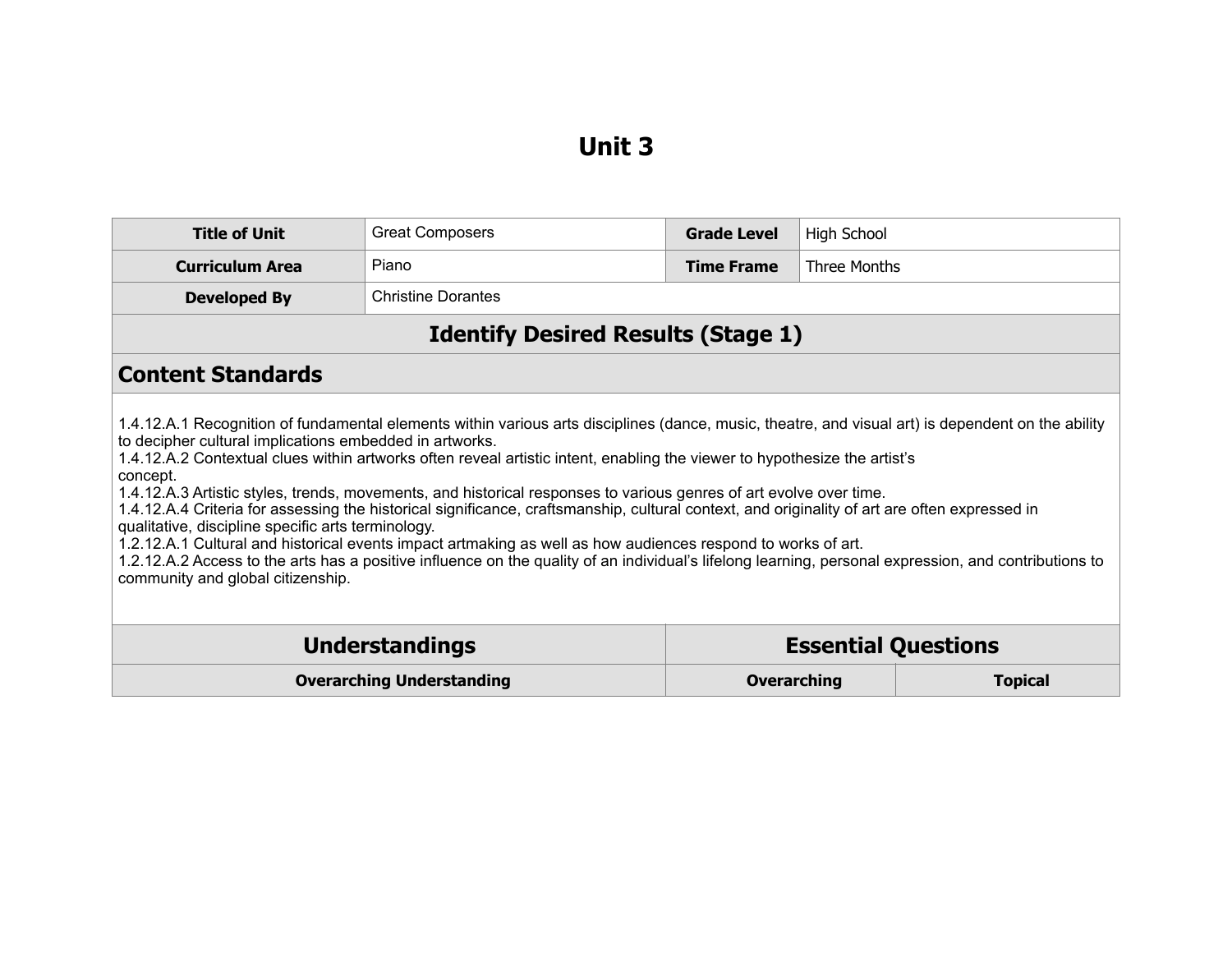| Piano music can be from every culture.<br>1.<br>Music is a discipline that takes time and thoughtful practice.<br>2.<br>Proficiency and mastery are achieved by different levels of practice.<br>3.<br>One can make educated decisions based on a complete remarks in<br>4.<br>the music.<br>5. A composition can be played in many different styles. | 1. predict how many time you<br>Why do we practice<br>have to practice a phrase to<br>1.<br>music?<br>master it.<br>2.<br>Compare music to<br>another discipline.<br>2. What would happen if you<br>What similarities and<br>played every part of your<br>piece in the opposite style of<br>differences does it<br>what the markings are<br>possess?<br>3. What are qualities of<br>saying? Is it wrong?<br>music that are<br>noticeable and non-<br>noticeable to an<br>audience? |  |  |
|-------------------------------------------------------------------------------------------------------------------------------------------------------------------------------------------------------------------------------------------------------------------------------------------------------------------------------------------------------|------------------------------------------------------------------------------------------------------------------------------------------------------------------------------------------------------------------------------------------------------------------------------------------------------------------------------------------------------------------------------------------------------------------------------------------------------------------------------------|--|--|
| <b>Related Misconceptions</b>                                                                                                                                                                                                                                                                                                                         |                                                                                                                                                                                                                                                                                                                                                                                                                                                                                    |  |  |
| Practice makes perfect.<br>1.<br>One should practice only their favorite parts.<br>2.<br>There's a different practice method for classical and pop music.<br>3.<br>Practice isn't necessary if you know how to read music.<br>4.                                                                                                                      |                                                                                                                                                                                                                                                                                                                                                                                                                                                                                    |  |  |
| <b>Knowledge</b><br>Students will know                                                                                                                                                                                                                                                                                                                | <b>Skills</b><br>Students will be able to                                                                                                                                                                                                                                                                                                                                                                                                                                          |  |  |
| How to play songs in many different styles of genre.<br>1.<br>How to relate different genres of piano music.<br>2.<br>How to read contextual clues within a score.<br>3.<br>When to make musical decisions within a piece of music.<br>4.                                                                                                             | Play several different song styles and genres<br>$1_{\cdot}$<br>Recognize their own musical preferences and playing<br>2.<br>style.<br>3. Play variations on a theme.<br>Design a practice schedule with the completion of their<br>4 <sup>1</sup><br>song in mind.                                                                                                                                                                                                                |  |  |
| <b>Assessment Evidence (Stage 2)</b>                                                                                                                                                                                                                                                                                                                  |                                                                                                                                                                                                                                                                                                                                                                                                                                                                                    |  |  |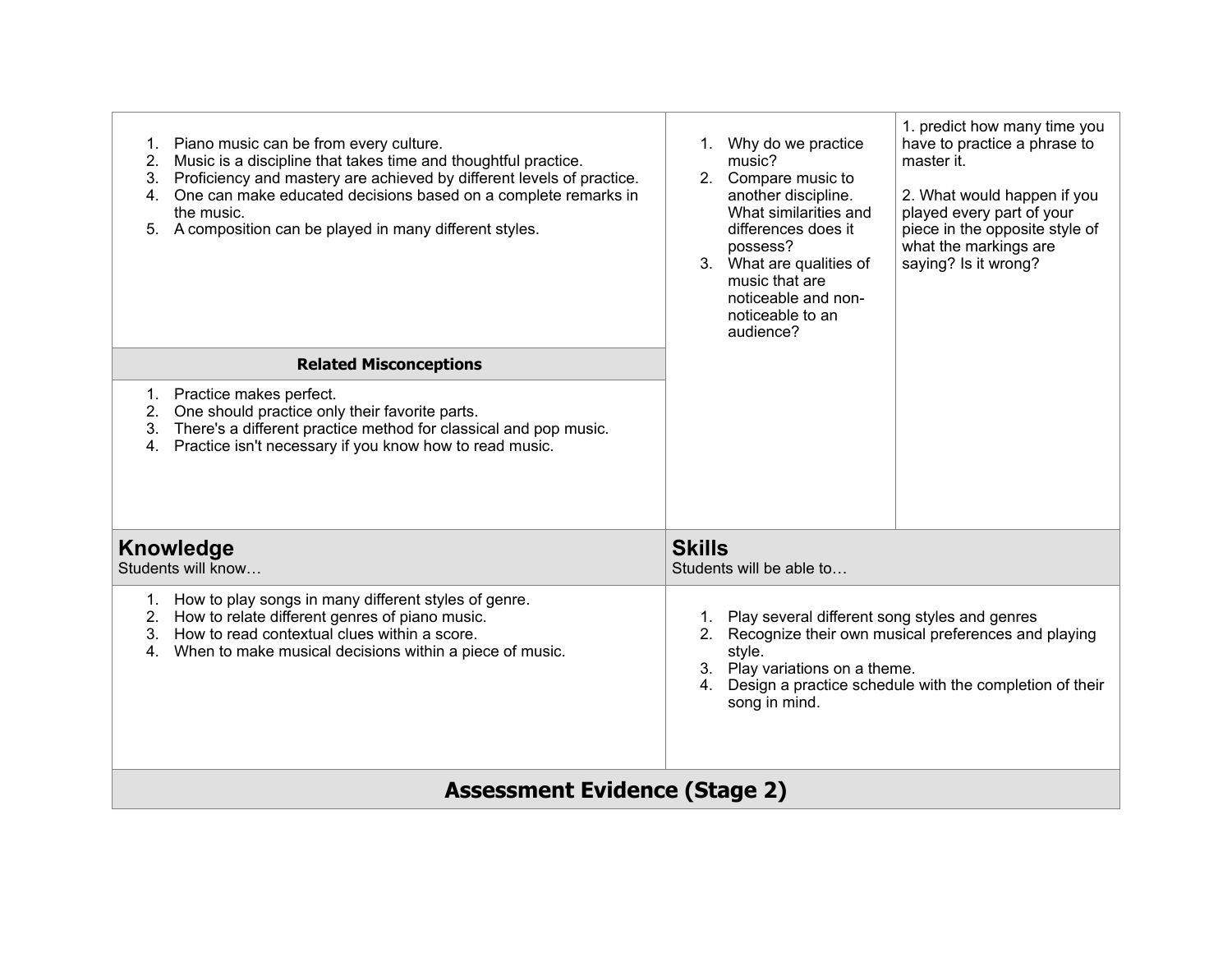| <b>Performance Task Description</b>                                                                          |                                                                                                                                         |  |  |
|--------------------------------------------------------------------------------------------------------------|-----------------------------------------------------------------------------------------------------------------------------------------|--|--|
| Goal<br><b>Role</b><br><b>Audience</b><br><b>Situation</b><br><b>Product/Performance</b><br><b>Standards</b> | Peer tests<br>Self evaluations<br>2.<br>Playing exams<br>3.<br>Recorded playing exams<br>4.<br>Reflections and practice journals.<br>5. |  |  |
| <b>Other Evidence</b>                                                                                        |                                                                                                                                         |  |  |
|                                                                                                              |                                                                                                                                         |  |  |
| <b>Learning Plan (Stage 3)</b>                                                                               |                                                                                                                                         |  |  |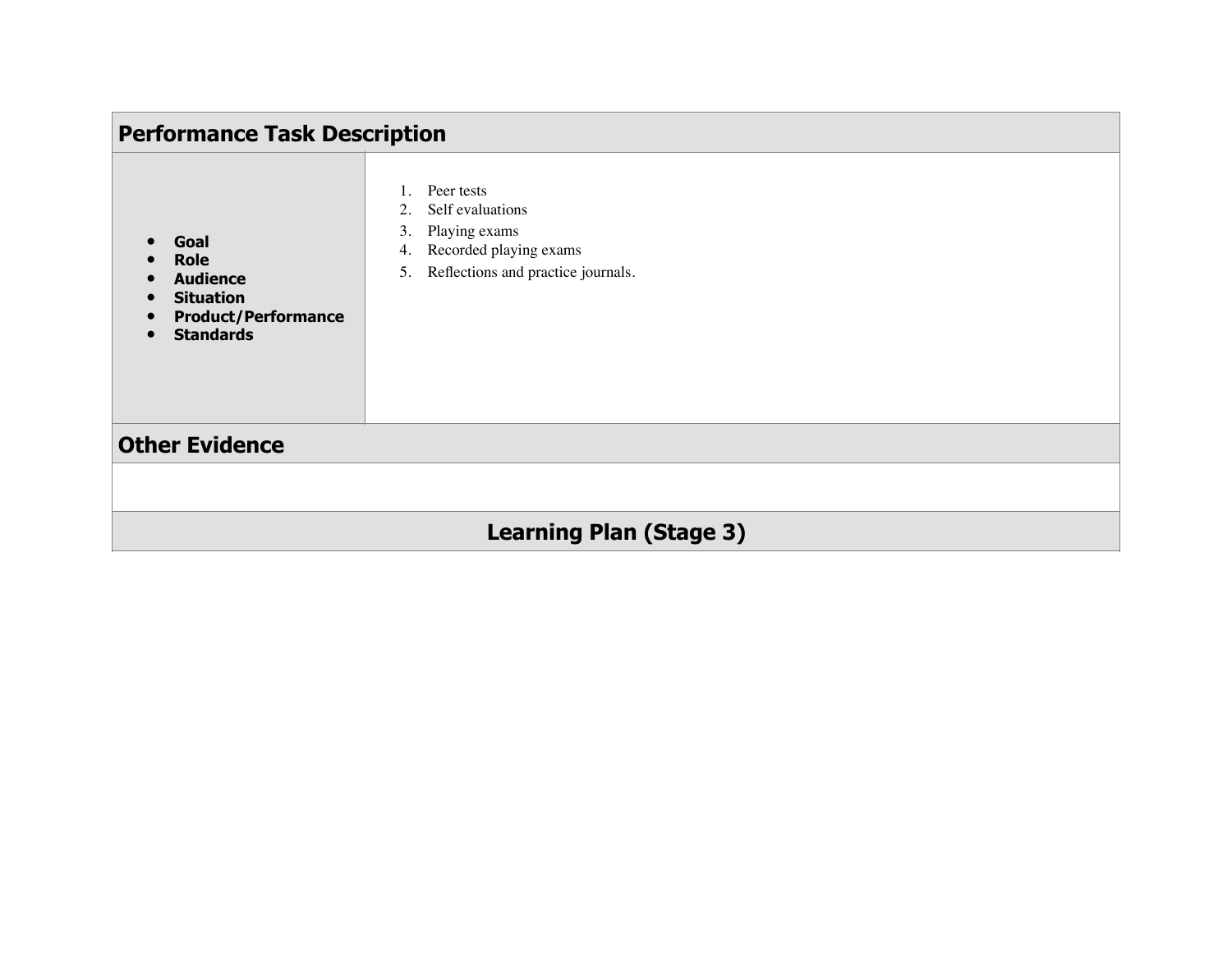- **Where are your students headed? Where have they been? How will you make sure the students know where they are going?**
- **How will you hook students at the beginning of the unit?**
- **What events will help students experience and explore the big idea and questions in the unit? How will you equip them with needed skills and knowledge?**
- **How will you cause students to reflect and rethink? How will you guide them in rehearsing, revising, and refining their work?**
- **How will you help students to exhibit and self-evaluate their growing skills, knowledge, and understanding throughout the unit?**
- **How will you tailor and otherwise personalize the learning plan to optimize the engagement and effectiveness of ALL students, without compromising the goals of the unit?**
- **How will you organize and sequence the learning activities to optimize the engagement and achievement of ALL students?**
- Students will begin to examine their strengths and weaknesses in technique and musicianship in this unit. The will do this by choosing repertoire for themselves that will help them towards their playing goals. Each student will conference with their teacher to choose appropriate repertoire and assess their skills.
- Students later in the marking period will assign their peers certain pieces that will help them grow as musicians. This will ensure that they can assess other musicians' skills as well as their own.
- At this point students will be filling out their practice plan the Friday before the week begins to predict what parts of a piece they have to practice in sequence and which parts will need more time. Later, they will reflect on how their plan actually went.
- To demonstrate proficiency and musicianship students will organize a third marking period concert for their peers and staff. Students themselves will choose the repertoire and give reasons for their programing.

## **Unit 4**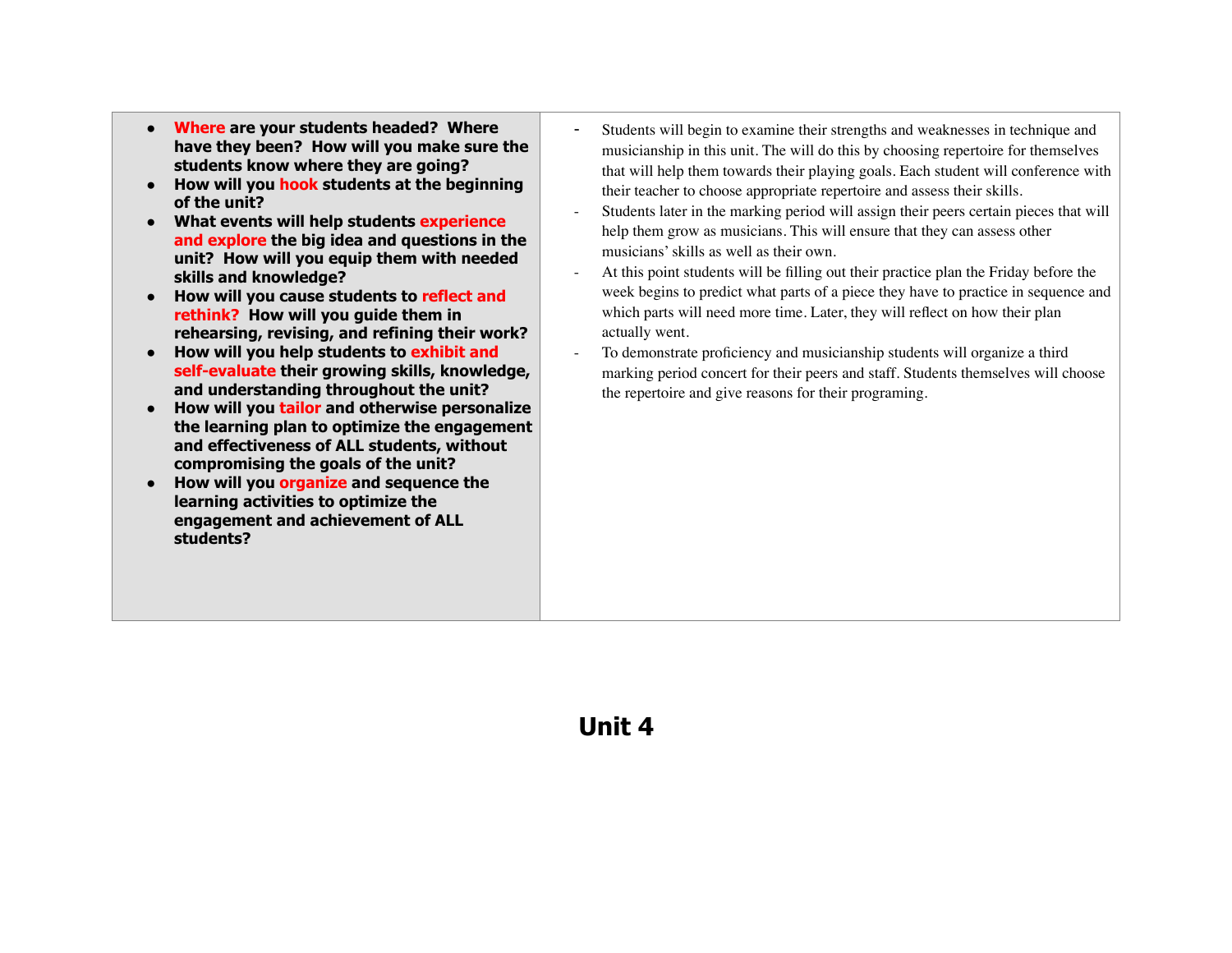| <b>Title of Unit</b>                                                                                                                                                                                                                                                                                                                                                                                                                                                   | Chord Progressions &<br>Composition       | <b>Grade Level</b>                                                                                                                                                                                    | <b>High School</b> |                                                                                                                                                                                      |
|------------------------------------------------------------------------------------------------------------------------------------------------------------------------------------------------------------------------------------------------------------------------------------------------------------------------------------------------------------------------------------------------------------------------------------------------------------------------|-------------------------------------------|-------------------------------------------------------------------------------------------------------------------------------------------------------------------------------------------------------|--------------------|--------------------------------------------------------------------------------------------------------------------------------------------------------------------------------------|
| <b>Curriculum Area</b>                                                                                                                                                                                                                                                                                                                                                                                                                                                 | Piano                                     | <b>Time Frame</b>                                                                                                                                                                                     | One Month          |                                                                                                                                                                                      |
| <b>Developed By</b>                                                                                                                                                                                                                                                                                                                                                                                                                                                    | <b>Christine Dorantes</b>                 |                                                                                                                                                                                                       |                    |                                                                                                                                                                                      |
|                                                                                                                                                                                                                                                                                                                                                                                                                                                                        | <b>Identify Desired Results (Stage 1)</b> |                                                                                                                                                                                                       |                    |                                                                                                                                                                                      |
| <b>Content Standards</b>                                                                                                                                                                                                                                                                                                                                                                                                                                               |                                           |                                                                                                                                                                                                       |                    |                                                                                                                                                                                      |
| 1.3.12.B.4 Basic vocal and instrumental arranging skills require theoretical understanding of music composition.<br>1.4.12.A.2 Contextual clues within artworks often reveal artistic intent, enabling the viewer to hypothesize the artist's concept.<br>1.1.12.B.1 Stylistic differences among various genres of music is a component of musical fluency. Meter, rhythm, tonality, and<br>harmonics are determining factors in the categorization of musical genres. |                                           |                                                                                                                                                                                                       |                    |                                                                                                                                                                                      |
| <b>Essential Questions</b><br><b>Understandings</b>                                                                                                                                                                                                                                                                                                                                                                                                                    |                                           |                                                                                                                                                                                                       |                    |                                                                                                                                                                                      |
| <b>Overarching Understanding</b>                                                                                                                                                                                                                                                                                                                                                                                                                                       |                                           | <b>Overarching</b>                                                                                                                                                                                    |                    | <b>Topical</b>                                                                                                                                                                       |
| Triads are the building blocks of songwriting.<br>1.<br>Comfort with a keyboard takes a knowledge of music<br>2.<br>theory.<br>3. All songs are based on chords and scales.<br>Writing or improvising music requires a knowledge of music<br>4.<br>theory.                                                                                                                                                                                                             |                                           |                                                                                                                                                                                                       |                    |                                                                                                                                                                                      |
|                                                                                                                                                                                                                                                                                                                                                                                                                                                                        |                                           | What is the pattern used for building<br>Major scales on which music is based,<br>and how do I play those scales?<br>What qualities do triads possess<br>within a Major key?<br>What makes up a song? |                    | In what ways can repeated<br>finger extension exercises<br>improve your playing?<br>How do I build major,<br>minor, diminished, and<br>Augmented triads using my<br>knowledge of key |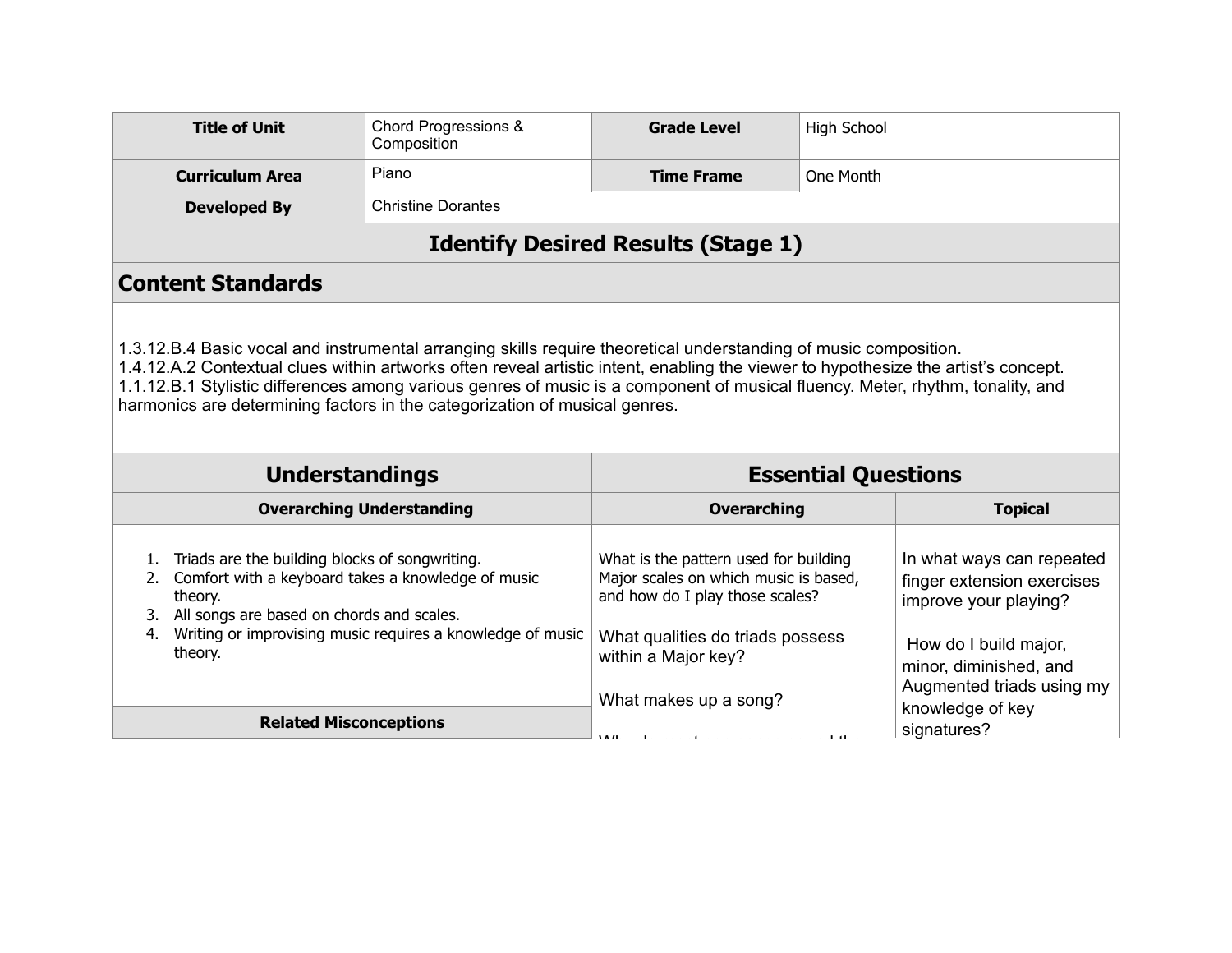| 1. Piano chords are like guitar chords.<br>You don't need to know music literacy if you know chords.<br>2.<br>Music just happens when you play sound.<br>3.                                                                               | Why do most pop songs sound the<br>same?  | How can a minor 2nd chord<br>enhance a song?                                                                                                                                                     |  |  |
|-------------------------------------------------------------------------------------------------------------------------------------------------------------------------------------------------------------------------------------------|-------------------------------------------|--------------------------------------------------------------------------------------------------------------------------------------------------------------------------------------------------|--|--|
| <b>Knowledge</b><br>Students will know                                                                                                                                                                                                    | <b>Skills</b><br>Students will be able to |                                                                                                                                                                                                  |  |  |
| 1. Basic chord progressions.<br>2. Improvisation over an ostinato.<br>3. Improvisation with the blues and pentatonic scales.<br>4. How to compose a song using traditional techniques.<br>5. How to transpose a song from major to minor. | 3. Construct a song.                      | 1. Improvise works through the conscious manipulation of the<br>elements of music, using the piano.<br>2. Adapt a melody based on a bass line.<br>4. Change a song from one tonality to another. |  |  |
| <b>Assessment Evidence (Stage 2)</b>                                                                                                                                                                                                      |                                           |                                                                                                                                                                                                  |  |  |
| <b>Performance Task Description</b>                                                                                                                                                                                                       |                                           |                                                                                                                                                                                                  |  |  |
| Written compositions.<br>1.<br>Goal<br>Improvised works<br><b>Role</b><br>2.<br>Theoretical analyses<br>3.<br><b>Audience</b><br><b>Situation</b><br><b>Product/Performance</b><br><b>Standards</b>                                       |                                           |                                                                                                                                                                                                  |  |  |
| <b>Other Evidence</b>                                                                                                                                                                                                                     |                                           |                                                                                                                                                                                                  |  |  |
|                                                                                                                                                                                                                                           |                                           |                                                                                                                                                                                                  |  |  |
| <b>Learning Plan (Stage 3)</b>                                                                                                                                                                                                            |                                           |                                                                                                                                                                                                  |  |  |